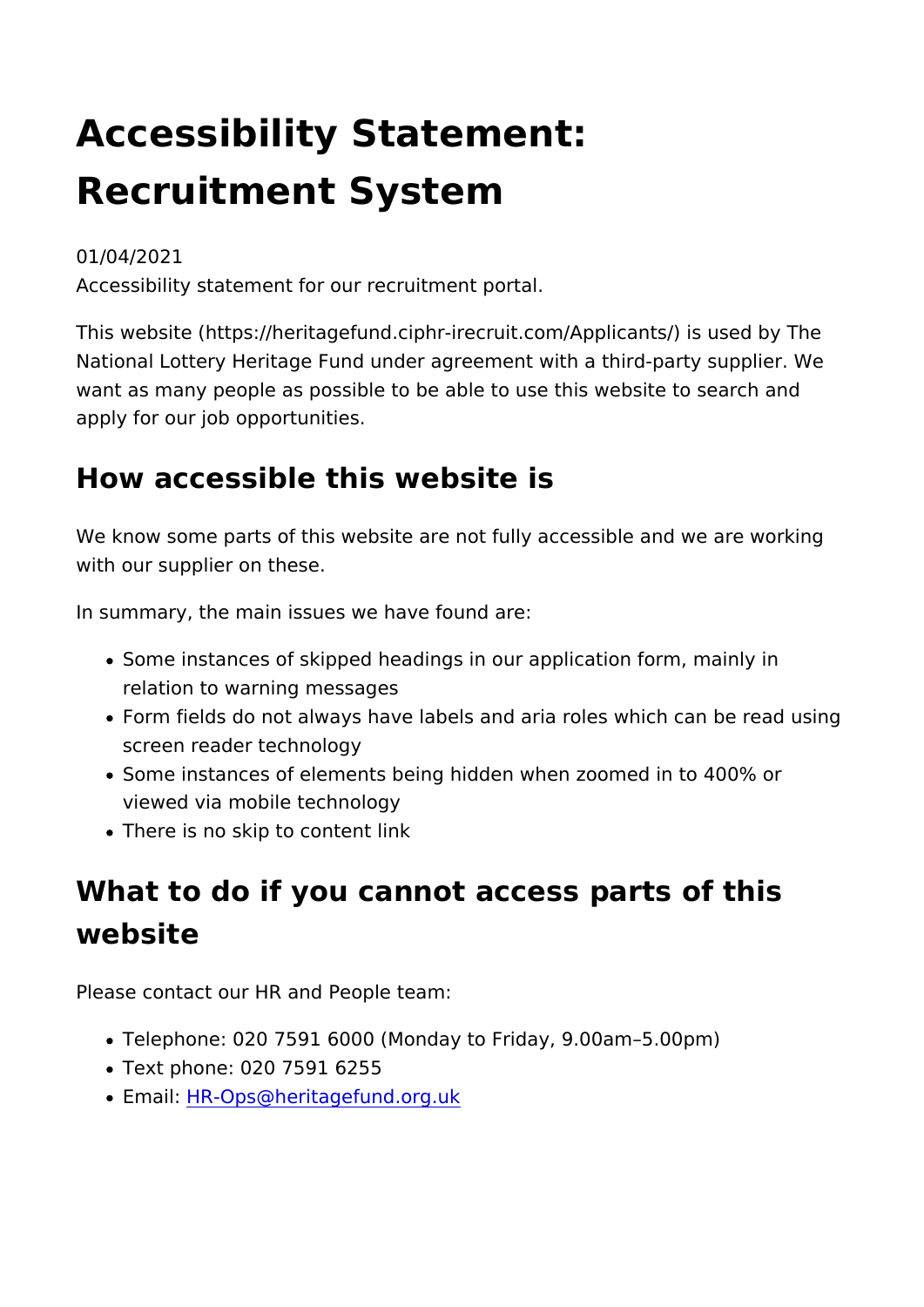### Reporting accessibility problems with this website

We re always looking to improve the accessibility of this websit problems not listed on this page or think we re not meeting acc requirements in another way, contact the HR and Pe[ople](mailto:HR-Ops@heritagefund.org.uk)-team b [Ops@heritagefund](mailto:HR-Ops@heritagefund.org.uk).orgphbning 020 7591 6000.

### Enforcement procedure

The Equality and Human Rights Commission (EHRC) is responsi the Public Sector Bodies (Websites and Mobile Applications) (N Regulations 2018 (the accessibility regulations ). If you re not respond to you, contact the Equality Advisory and Support Serv

In Northern Ireland, the Equality Commission for Northern Irela for enforcing the Public Sector Bodies (Websites and Mobile Ap Accessibility Regulations 2018 (the accessibility regulations). with how we respond to your coom pactining Equality Commission for [Northern Ire](https://www.equalityni.org/help)land

### Contacting us by phone or visiting us in person

We provide a text relay service for people who are D/deaf, hear have a speech impediment. You can contact us via textphone at

If you contact us before your visit to any of our offices, we can Sign Language (BSL) interpreter.

### Technical information about this website s accessibility

The National Lottery Heritage Fund is committed to making its w in accordance with the Public Sector Bodies (Websites and Mob (No. 2) Accessibility Regulations 2018.

This website is not compliant with the Web Content Accessibilit version 2.1 AA standard. The non-accessible sections are listed